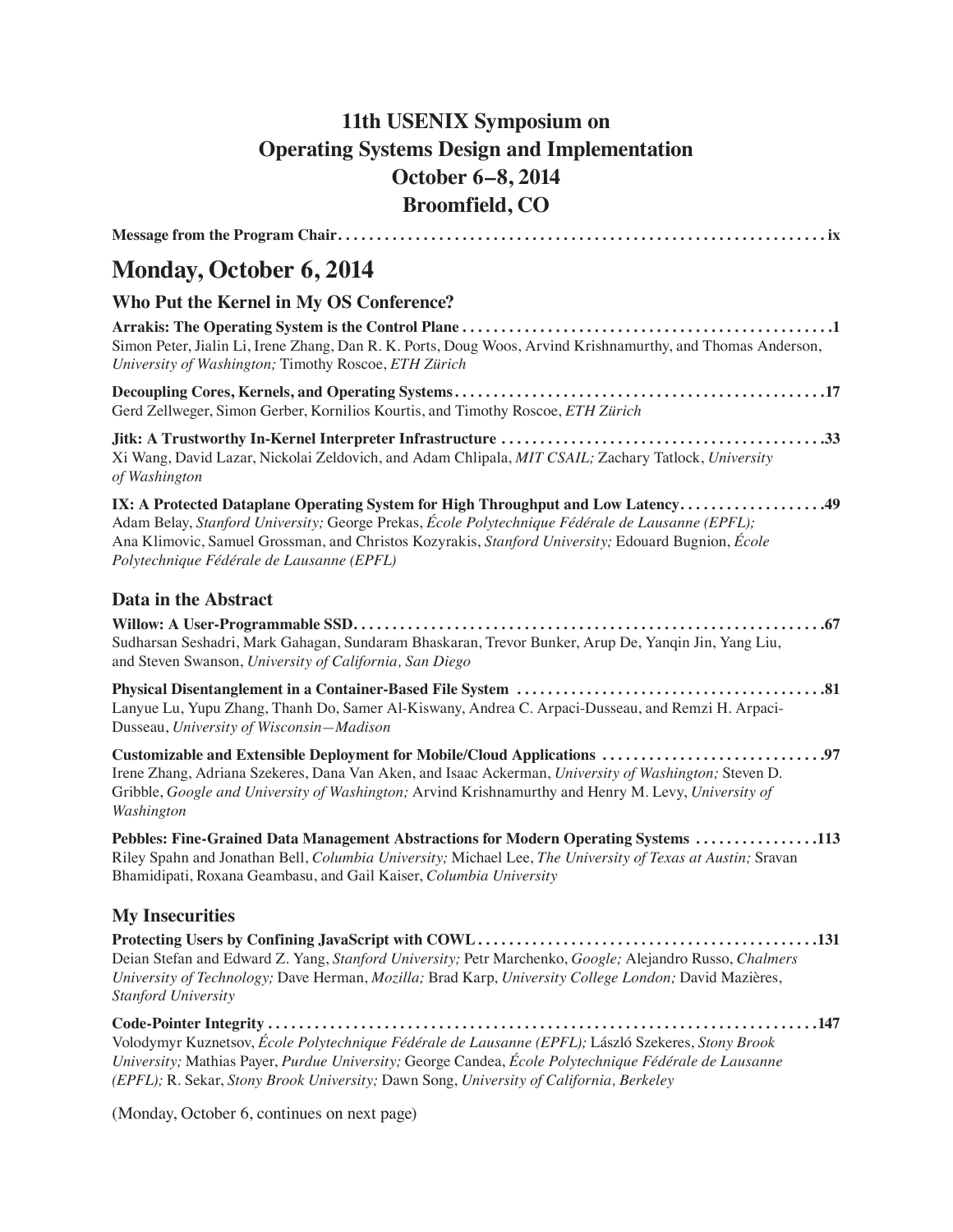| Ironclad Apps: End-to-End Security via Automated Full-System Verification165<br>Chris Hawblitzel, Jon Howell, and Jacob R. Lorch, Microsoft Research; Arjun Narayan, University<br>of Pennsylvania; Bryan Parno, Microsoft Research; Danfeng Zhang, Cornell University; Brian Zill,<br>Microsoft Research |  |
|-----------------------------------------------------------------------------------------------------------------------------------------------------------------------------------------------------------------------------------------------------------------------------------------------------------|--|
| Scott Moore, Christos Dimoulas, Dan King, and Stephen Chong, Harvard University                                                                                                                                                                                                                           |  |
| <b>Variety Pack</b>                                                                                                                                                                                                                                                                                       |  |
| Sangman Kim, Seonggu Huh, Yige Hu, Xinya Zhang, and Emmett Witchel, The University of Texas at Austin;<br>Amir Wated and Mark Silberstein, Technion-Israel Institute of Technology                                                                                                                        |  |
| The Mystery Machine: End-to-end Performance Analysis of Large-scale Internet Services 217<br>Michael Chow, University of Michigan; David Meisner, Facebook, Inc.; Jason Flinn, University of Michigan;<br>Daniel Peek, Facebook, Inc.; Thomas F. Wenisch, University of Michigan                          |  |
| End-to-end Performance Isolation Through Virtual Datacenters233<br>Sebastian Angel, The University of Texas at Austin; Hitesh Ballani, Thomas Karagiannis, Greg O'Shea,<br>and Eno Thereska, Microsoft Research                                                                                           |  |
| Simple Testing Can Prevent Most Critical Failures: An Analysis of Production Failures in Distributed  .249                                                                                                                                                                                                |  |
| <b>Data-Intensive Systems</b><br>Ding Yuan, Yu Luo, Xin Zhuang, Guilherme Renna Rodrigues, Xu Zhao, Yongle Zhang, Pranay U. Jain,<br>and Michael Stumm, University of Toronto                                                                                                                             |  |
| <b>Tuesday, October 7, 2014</b>                                                                                                                                                                                                                                                                           |  |
| <b>Head in the Cloud</b>                                                                                                                                                                                                                                                                                  |  |
| Andrew Baumann, Marcus Peinado, and Galen Hunt, Microsoft Research                                                                                                                                                                                                                                        |  |
| Apollo: Scalable and Coordinated Scheduling for Cloud-Scale Computing 285<br>Eric Boutin, Jaliya Ekanayake, Wei Lin, Bing Shi, and Jingren Zhou, Microsoft; Zhengping Qian, Ming Wu,<br>and Lidong Zhou, Microsoft Research                                                                               |  |
| Shivaram Venkataraman and Aurojit Panda, University of California, Berkeley; Ganesh Ananthanarayanan,<br>Microsoft Research; Michael J. Franklin and Ion Stoica, University of California, Berkeley                                                                                                       |  |
| Heading Off Correlated Failures through Independence-as-a-Service 317<br>Ennan Zhai, Yale University; Ruichuan Chen, Bell Labs and Alcatel-Lucent; David Isaac Wolinsky and<br>Bryan Ford, Yale University                                                                                                |  |
| <b>Storage Runs Hot and Cold</b>                                                                                                                                                                                                                                                                          |  |
| Jake Wires, Stephen Ingram, Zachary Drudi, Nicholas J. A. Harvey, and Andrew Warfield, Coho Data                                                                                                                                                                                                          |  |
| Shobana Balakrishnan, Richard Black, Austin Donnelly, Paul England, Adam Glass, Dave Harper, and<br>Sergey Legtchenko, Microsoft Research; Aaron Ogus, Microsoft; Eric Peterson and Antony Rowstron,<br>Microsoft Research                                                                                |  |
| Masoud Saeida Ardekani, INRIA and Sorbonne Universités; Douglas B. Terry, Microsoft Research                                                                                                                                                                                                              |  |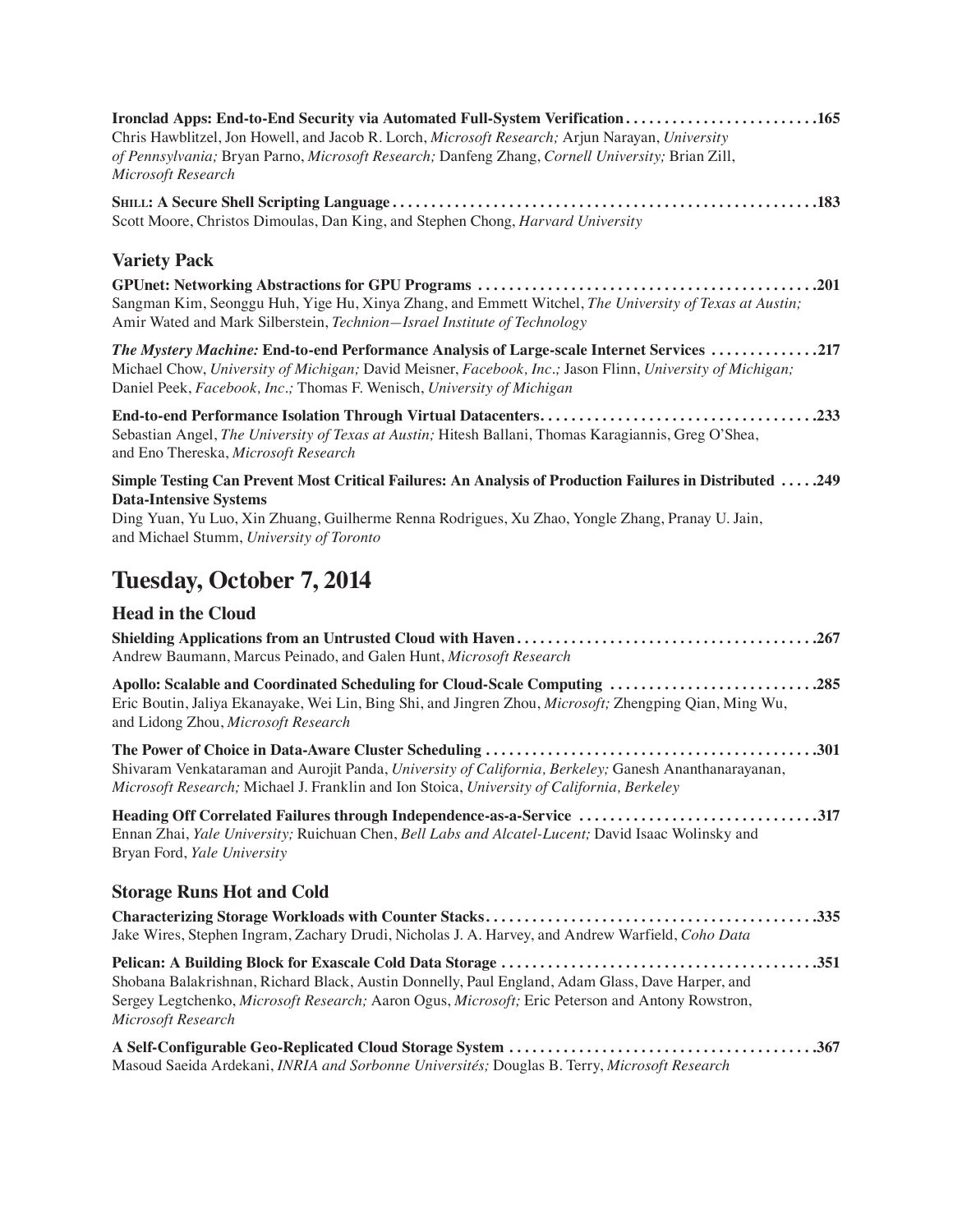**f4: Facebook's Warm BLOB Storage System . . . . . . . . . . . . . . . . . . . . . . . . . . . . . . . . . . . . . . . . . . . . . . . . . . . . 383** Subramanian Muralidhar, *Facebook, Inc.;* Wyatt Lloyd, *University of Southern California and Facebook, Inc.;* Sabyasachi Roy, Cory Hill, Ernest Lin, Weiwen Liu, Satadru Pan, Shiva Shankar, and Viswanath Sivakumar, *Facebook, Inc.;* Linpeng Tang, *Princeton University and Facebook, Inc.*; Sanjeev Kumar, *Facebook, Inc.*

### **Pest Control**

**SAMC: Semantic-Aware Model Checking for Fast Discovery of Deep Bugs in Cloud Systems . . . . . . . . . . . 399** Tanakorn Leesatapornwongsa and Mingzhe Hao, *University of Chicago;* Pallavi Joshi, *NEC Labs America;* Jeffrey F. Lukman, *Surya University;* Haryadi S. Gunawi, *University of Chicago*

**Ski: Exposing Kernel Concurrency Bugs through Systematic Schedule Exploration . . . . . . . . . . . . . . . . . . . 415** Pedro Fonseca, *Max Planck Institute for Software Systems (MPI-SWS);* Rodrigo Rodrigues, *CITI/NOVA University of Lisbon;* Björn B. Brandenburg, *Max Planck Institute for Software Systems (MPI-SWS)*

**All File Systems Are Not Created Equal: On the Complexity of Crafting Crash-Consistent Applications . . . 433** Thanumalayan Sankaranarayana Pillai, Vijay Chidambaram, Ramnatthan Alagappan, Samer Al-Kiswany, Andrea C. Arpaci-Dusseau, and Remzi H. Arpaci-Dusseau, *University of Wisconsin–Madison*

**Torturing Databases for Fun and Profit . . . . . . . . . . . . . . . . . . . . . . . . . . . . . . . . . . . . . . . . . . . . . . . . . . . . . . . 449** Mai Zheng, *The Ohio State University;* Joseph Tucek, *HP Labs;* Dachuan Huang and Feng Qin, *The Ohio State University;* Mark Lillibridge, Elizabeth S. Yang, and Bill W. Zhao, *HP Labs;* Shashank Singh, *The Ohio State University*

#### **Transaction Action**

**Fast Databases with Fast Durability and Recovery Through Multicore Parallelism . . . . . . . . . . . . . . . . . . . 465** Wenting Zheng and Stephen Tu, *Massachusetts Institute of Technology;* Eddie Kohler, *Harvard University;* Barbara Liskov, *Massachusetts Institute of Technology*

**Extracting More Concurrency from Distributed Transactions . . . . . . . . . . . . . . . . . . . . . . . . . . . . . . . . . . . . . 479** Shuai Mu, *Tsinghua University and New York University;* Yang Cui and Yang Zhang, *New York University;* Wyatt Lloyd, *University of Southern California and Facebook, Inc.;* Jinyang Li, *New York University*

**Salt: Combining ACID and BASE in a Distributed Database . . . . . . . . . . . . . . . . . . . . . . . . . . . . . . . . . . . . . . 495** Chao Xie, Chunzhi Su, Manos Kapritsos, Yang Wang, Navid Yaghmazadeh, Lorenzo Alvisi, and Prince Mahajan, *The University of Texas at Austin*

**Phase Reconciliation for Contended In-Memory Transactions . . . . . . . . . . . . . . . . . . . . . . . . . . . . . . . . . . . . . 511** Neha Narula and Cody Cutler, *MIT CSAIL;* Eddie Kohler, *Harvard University;* Robert Morris, *MIT CSAIL*

# **Wednesday, October 8, 2014**

#### **Play It Again, Sam**

**Eidetic Systems . . . . . . . . . . . . . . . . . . . . . . . . . . . . . . . . . . . . . . . . . . . . . . . . . . . . . . . . . . . . . . . . . . . . . . . . . . . . 525** David Devecsery, Michael Chow, Xianzheng Dou, Jason Flinn, and Peter M. Chen, *University of Michigan*

**Detecting Covert Timing Channels with Time-Deterministic Replay . . . . . . . . . . . . . . . . . . . . . . . . . . . . . . . . 541** Ang Chen, *University of Pennsylvania;* W. Brad Moore, *Georgetown University;* Hanjun Xiao, Andreas Haeberlen, and Linh Thi Xuan Phan, *University of Pennsylvania;* Micah Sherr and Wenchao Zhou, *Georgetown University*

**Identifying Information Disclosure in Web Applications with Retroactive Auditing . . . . . . . . . . . . . . . . . . . 555** Haogang Chen, Taesoo Kim, Xi Wang, Nickolai Zeldovich, and M. Frans Kaashoek, *MIT CSAIL*